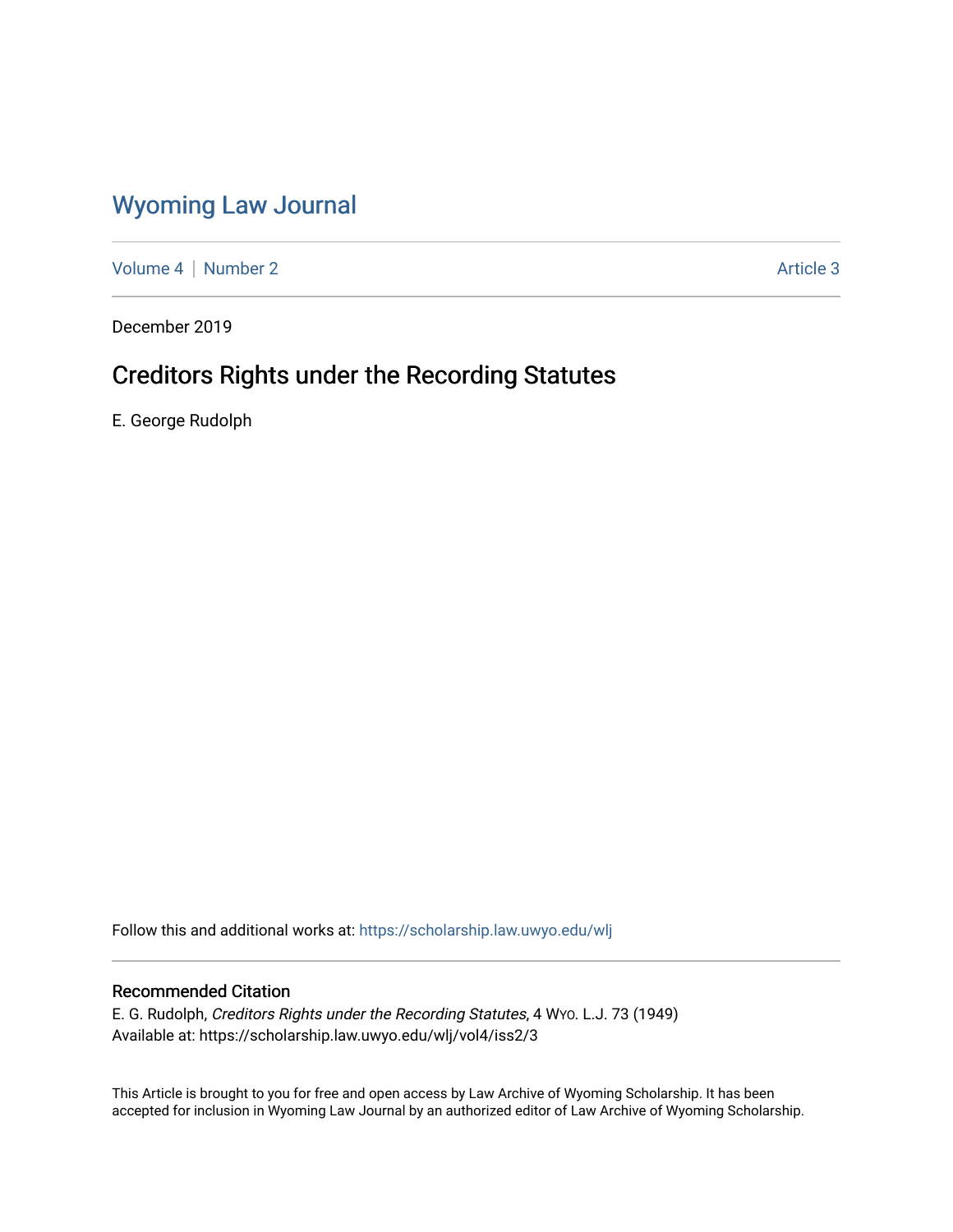### **CREDITORS RIGHTS UNDER THE RECORDING STATUTES**

#### **E.** GEORGE RUDOLPH\*

The Wyoming Statute on chattel mortgages provides in part that such a mortgage "shall be absolutely void as against the creditors of the mortgagor-unless said mortgage-shall be filed or recorded as hereinafter provided."1 This language inevitably raises two questions. First, what is meant **by** the term "creditors"? And second, how does such a creditor proceed in asserting the invalidity of the mortgage?

No lawyer will have difficulty with the second question. The creditor must first reduce his claim to judgment. Then he may levy execution on the property and the issue can be tried with the mortgagee in a possessory action,2 or perhaps **by** intervention in a foreclosure suit. **s** Or the creditor could, after he obtained his judgment, bring a creditors bill to establish the invalidity of the mortgage.4 But the important thing is that the creditor must first reduce his claim to judgment because, until he does, he is in no position to assert any rights in his debtor's property.5

However, the answer to the first question is not so simple and it is with this that the discussion which follows will be concerned. The basic difficulty may be illustrated **by** a simple hypothetical situation. Suppose that **D** gives a mortgage on a certain chattel to M which is not immediately recorded, and that, while it is unrecorded, **C** extends credit to **D.** Thereafter, in chronological order, M records and C obtains judgment and has execution levied on the chattel. Under these facts some courts will allow C to prevail over M's mortgage, but others will not because he did not obtain a lien on the property before the mortgage was recorded. We will examine this difference of opinion in some detail later, but now it seems well to disgress for a moment to note that problems concerning creditors are not confined to the chattel mortgage statutes.

<sup>\*</sup> Assistant Professor of Law, University of Wyoming College of Law. Admitted to practice in Illinois, Michigan, and South Dakota.

**<sup>1.</sup>** Wyo. Comp. Stat. 145, sec. **59-105.**

<sup>2.</sup> Carroll v. Anderson, **128** Ia. 124, **103 N.** W. 104 **(1905);** Ward v. Parker, **128** Ia, 124, 103 **N.** W. 104 **(1905).**

**<sup>3.</sup>** American Loan and Trust **Co.** v. Olympia Light and Power Co., **72** Fed. **620 (C. C.** Wash. **1896).**

<sup>4.</sup> Forrester v. Kearney Nat'l. Bank, 49 Neb. **655, 68 N.** W. **1059 (1896).**

**<sup>5.</sup>** First National Bank of Sheridan v. Woodworth, **7** Wyo. **11,** 49 Pac. 406, **(1897) ;** First National Bank v. Ludvigsen, **8** Wyo. **230, 57** Pac. **934 (1898) ;** Union Bank of Oshkosh v. Oium, **3 N. D. 193,** 54 **N.** W. 1034 (1892) **;** Ransom **and** Randolph **Co. v.** Moore, **272** Mich. **31, 261 N.** W. **128 (1935).**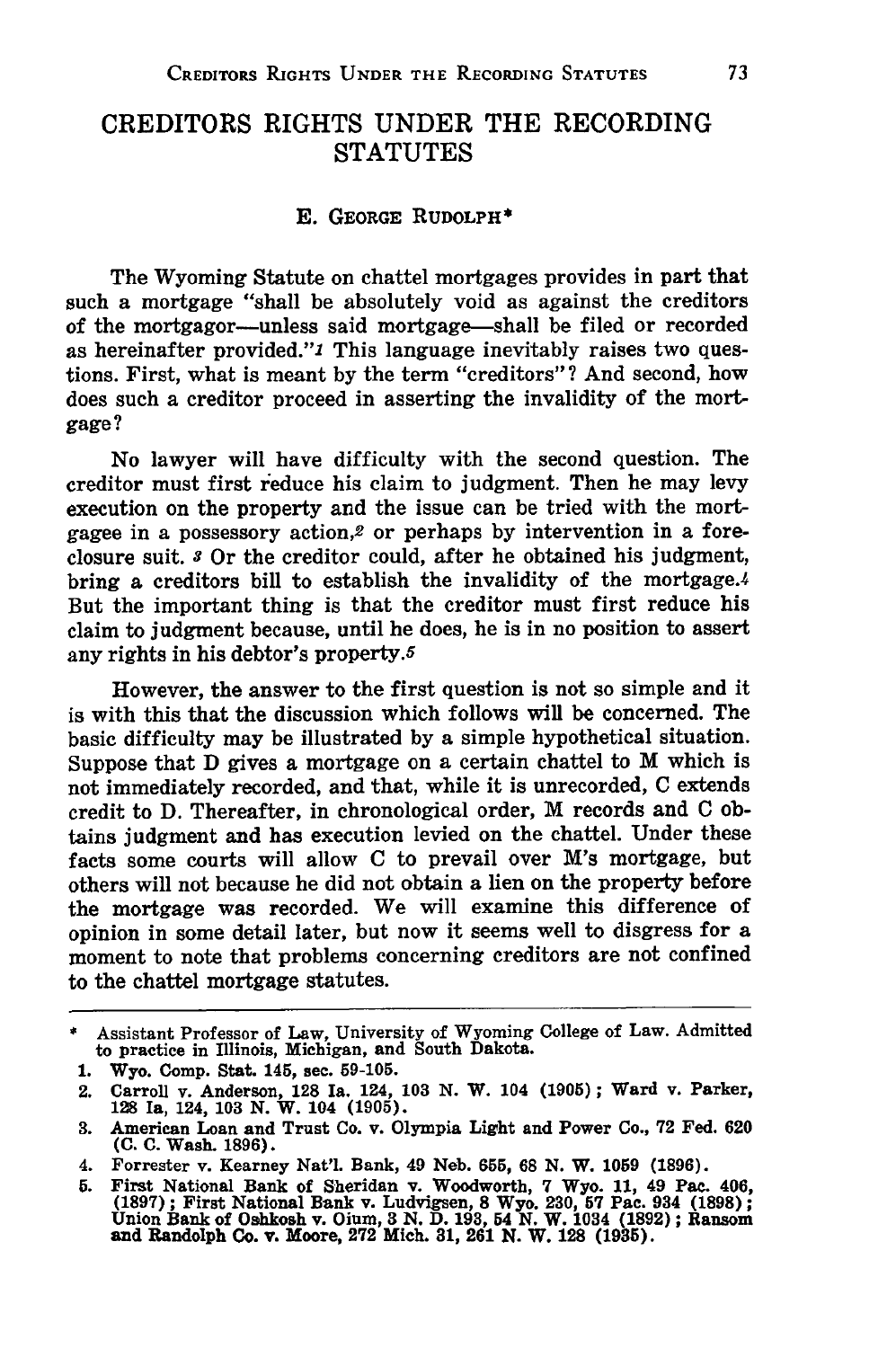The Wyoming statute on recording conveyances of realty affords creditors of the grantor no protection against an unrecorded conveyance. It provides only that an unrecorded conveyance of realty is void as against subsequent purchasers for value in good faith, $6$  and a creditor can't qualify as such, even after he has obtained a lien on the property by reducing his claim to judgment, because he gives no new value at the time he obtains this interest.7 Two words of caution are necessary with respect to this, however. First, even though the judgment, creditor, as such, is not a purchaser for value, the buyer at the execution sale probably will be, and this may be so even though the judgment creditor himself buys in the property. in complete or partial satisfaction of his judgment.8 Second, under some circumstances the failure to record may be evidence of a fraudulent conveyance and then a creditor of the grantor may pursue the property in the hands of the grantee, but he does so on the basis of the law of fraudulent conveyances and not on the recording statutes.9 More will be said of this last idea in connection with chattel mortgages.

Before leaving the real estate recording statutes it should be noted that, while statutes similar to Wyoming's in this respect are fairly common, they are by no means universal. A considerable number of real estate recording statutes extend their protection to creditors of the grantor in one form or another. We will pause with these only long enough to observe what seems to be a decided reluctance to give such provisions their full effect. A probable reason for this reluctance was expressed by a New Jersey court in considering the provision of their statute making an unrecorded conveyance of realty void as to judgment creditors of the grantor. After noting that the judgment creditor gave no new value, as a purchaser must to be within the protection of the recording statute, the court commented, "This partiality to a judgment creditor does not commend itself to a court of equity."10 An interesting illustration of this tendency is found in a line of Nebraska decisions construing the statute of that state which provides that an unrecorded conveyance of realty is void as to creditors of the grantor.11 This statute, like many of its kind, goes on

11. Rev. Stat. of Neb. 1943 sec. **76-238.**

**<sup>6.</sup>** Wyo. Comp. Stat. 1945, sec. **66-119.**

**<sup>7.</sup>** Frank v. Hicks, 4 Wyo. **502, 35** Pac. 475 **(1893), 3** Glenn on Mortgages 1943 sec. **368.1.**

**<sup>8. 3</sup>** Glenn on Mortgages, 1943, sec. **368.1.** This was apparently recognized **by** the court in Frank v. Hicks, supra, note **7.** The mortgage not being entitled to record and thus the mortgagee having no chance of protecting himself in that manner, the court enjoined the judgment creditor and the sheriff from proceeding with the execution sale.

**<sup>9.</sup>** Farmers Say. Bank of Williamsburg v. Pugh, 204 Iowa **580, 215** N. W. **652 (1927).** Compare Talcott v. Levy, 20 N. Y. **S.** 440 **(1892),** aff'd, 143 N. Y. **636, 37** N. **E. 826.**

<sup>10.</sup> Martin v. Bowen, 51 N. J. Eq. 452, 26 Atl. 823 (1893).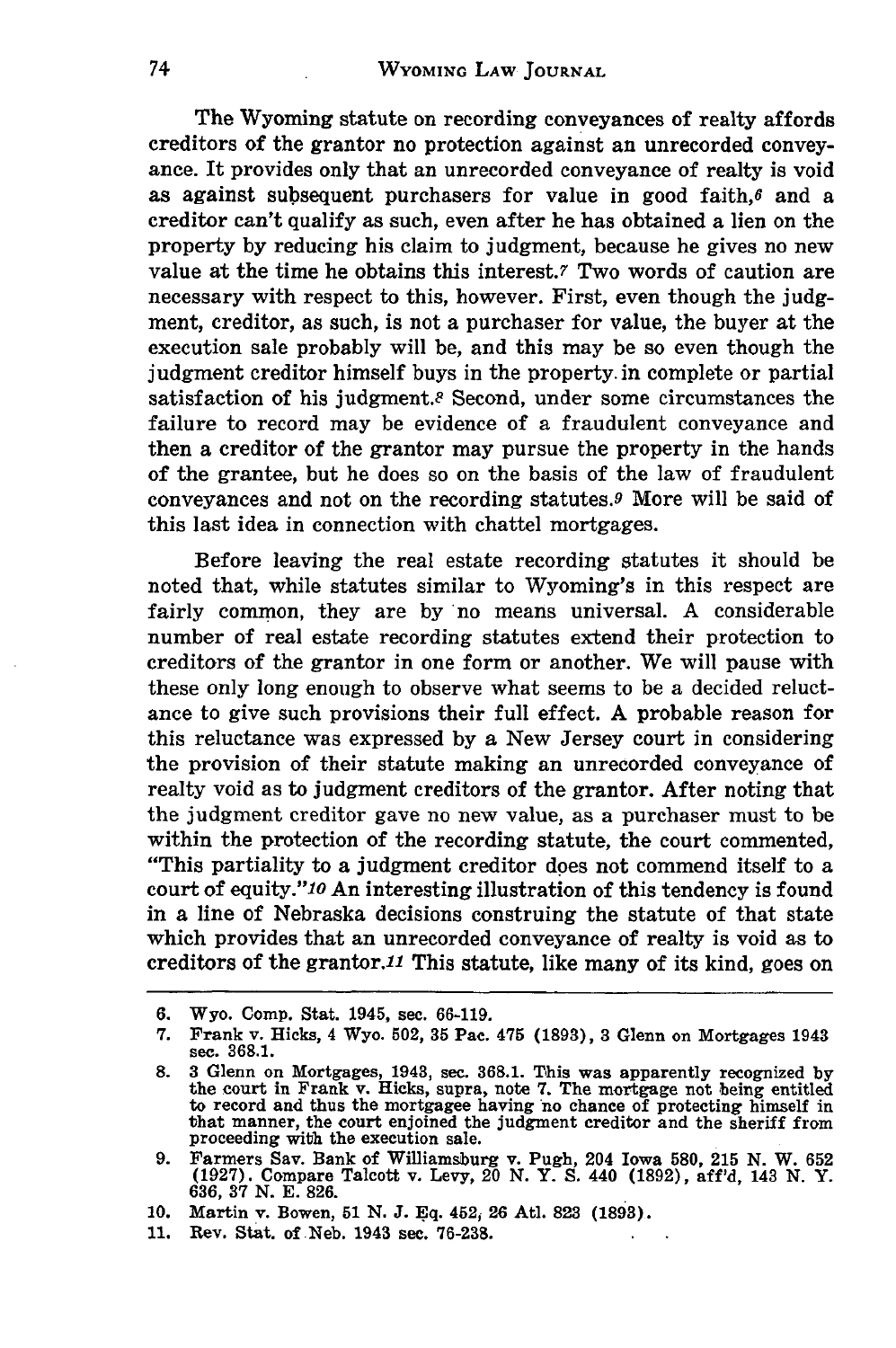to say that the unrecorded conveyance is void only as to those subsequent purchasers and creditors who shall first record their "deeds, mortgages, or other instruments." Therefore, the Nebraska court reasons, the prior deed will be invalid as against the interest of the "creditor" only if the sheriff's deed issued on the execution sale is first recorded.12 Thus in Nebraska, where creditors are expressly included in the statute, the creditor actually gets neither more nor less protection than he does in Wyoming where he is not mentioned at all.

It is hoped that the foregoing discussion of the real estate recording acts will be of value for purposes of comparison as we now return to the chattel mortgage statutes and the difference of opinion previously mentioned. Re-phrased, this split of authority may be stated as follows: some courts will hold a chattel mortgage void as to any person who occupies the position of a creditor, in the usual meaning of the term, at any time while the mortgage is unrecorded, even though it may be later recorded before the creditor has obtained a lien on the property through judicial proceedings while courts of the other persuasion hold for the creditor only if he obtains such a lien before the mortgage is finally recorded. Since the Wyoming court has never had occasion to pass on this question the writer feels justified in reviewing the merits of the two positions at length.

At the outset it must be admitted that the chief purpose of the recording acts is to supply a source of information for the protection of those persons who give value in reliance upon another's ownership of particular property. The most obvious illustrations of such persons are, of course, purchasers, mortgagees, and the like, because the form of the transaction leaves no doubt that they acted in reliance on the other parties ownership of the property in question. Since practically all chattel mortgage statutes provide for creditors as well as bona fide purchasers, the legislators have apparently decided that creditors likewise act in reliance upon the property which their debtors apparently **own.18** While one may have considerable doubts as to this, the proposition will be accepted here for the time being. But once this is conceded a further propositions seems self-evident. If the creditor relies upon his debtor's apparent ownership of the chattels at all, he does so at the time he extends credit. If the mortgage is unrecorded at this time the harm has been done and a later recording will do

<sup>12.</sup> Harrall and **Uhl** v. Gray, **10** Neb. **186,** 4 **N.** W. 1040 **(1880);** Mansfield v. Gregory, **11** Neb. **297, 9 N.** W. **87 (1881) ;** Omaha Loan **&** Building Ass'n. v. Turk, 146 Neb. **859,** 21 **N.** W. **(2d) 865** (1946).

**<sup>13.</sup>** Jones, Chattel Mortgages and Conditional Sales, Bowers Edition, see. 247.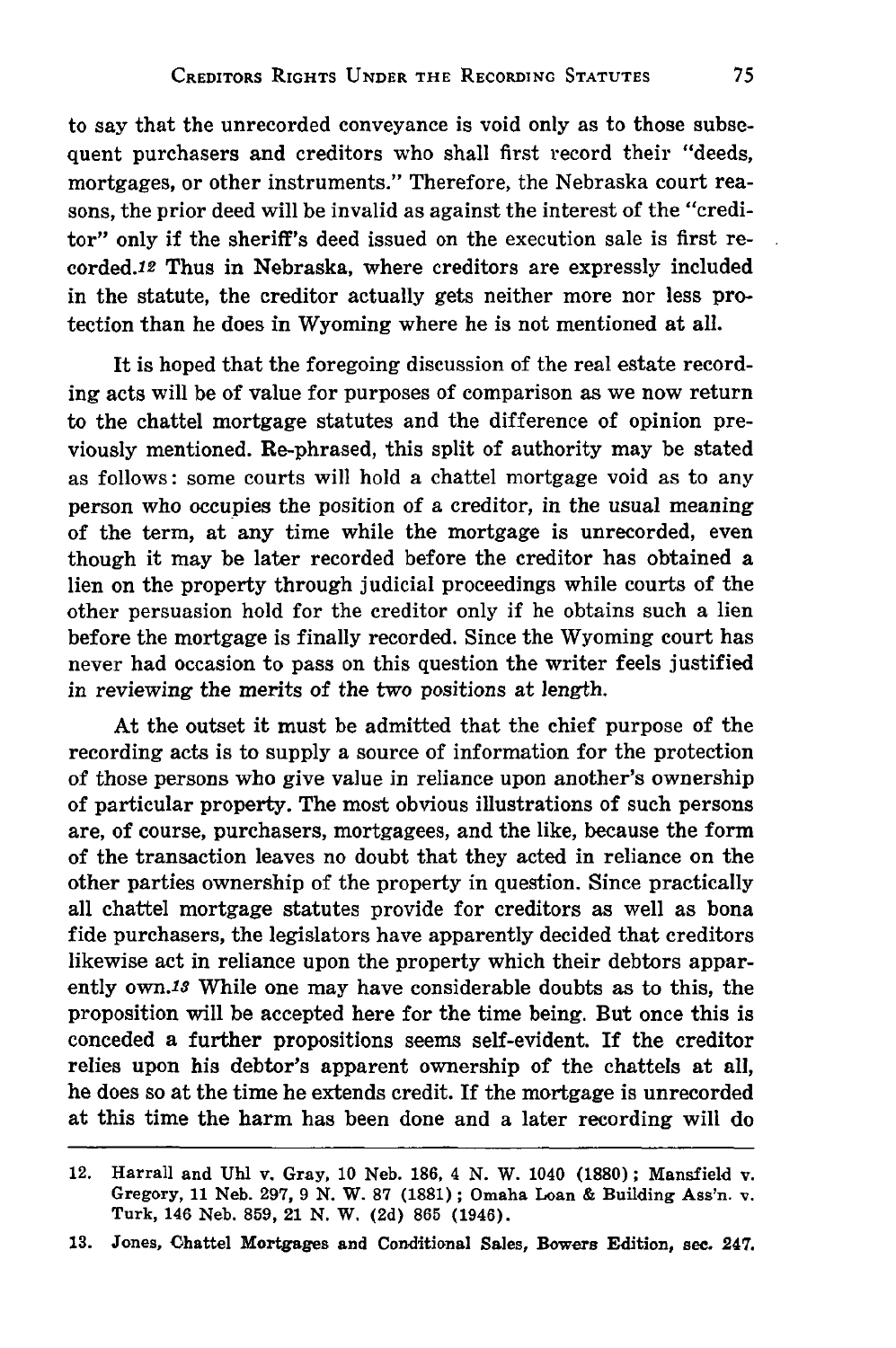nothing to cure it. This idea is the basis for the view of New York<sup>14</sup> and Michigan,15 among others,16 giving the creditor priority if the mortgage is originally unrecorded, even though it may later be recorded before the creditor gets a lien.

But from another point of view, and ignoring for the moment the idea of fraudulent conveyance, it seems logically indefensible to give the creditor a position of priority dating from a time at which he had no interest in the property at all. Suppose that the mortgagee, instead of recording his old mortgage after the creditor has appeared on the scene, rather tears it up and then prevails on the mortgagor to give him a new one which he promptly records. In these circumstances it is difficult to see how the creditor could attack the mortgage with any more success than he can attack any other transfer that the debtor may make of particular property before the creditor has improved his position **by** acquiring a lien on that property.17

The preceding paragraph began **by** mentioning the idea of fraudulent conveyance and it is to this we must look for an explanation of the seemingly illogical situation described above. As a general proposition the right of a creditor to realize out of property which his debtor has fraudulenlty conveyed does not depend on his having

See also Ruggles v. Cannedy, **127** Ca. **290, 53** Pac. **911 (1898)** and Volker Lumber Co. v. Utah and Oregon Lumber Co., 45 Utah **603,** 148 Pac. **365 (1915)** discussed in note **19.**

Probably the most serious legislative effort along these lines is the statute of the state of Washington which provides that an unrecorded chattel mortgage is void as to creditors of the mortgagor, "whether or not they have or claim a lien on the property." Rem. Rev. Stat., **1932,** sec. **3780.**

17. This argument is well stated in American Loan and Trust Co. v. Olympia<br>Light and Power Co., 72 Fed. 602 (C. C. Wash., 1896). See also Cameron<br>Hull and Co. v. Marvin, 26 Kans. 612 (1881), In Re Shirley, 112 Fed. 301 **(C. C. A, 6, 1901)** and Wilson v. Leslie, 20 Ohio **161 (1851).**

<sup>14.</sup> Karst v. Gane, **136 N.** Y. **316, 32 N. E. 1073 (1893).**

<sup>15.</sup> Anch v. Andres, 289 Mich. 206, 286 N. W. 214 (1939); Ransom and Randolph Co. v. Moore, 272 Mich. 31, 261 N. W. 128 (1935); Feary v. Cummings, 41 Mich. 376, 1 N. W. 946 (1879).

**<sup>16.</sup>** Union Bank of Oshkosh v. Oium, **3 N. D. 193,** 64 **N.** W. 1034 **(1892).** Hollen-beck v. Louden, **35 S. D. 320, 152 N.** W. **116 (1915).** The statutes under which these cases were decided **ahd** those of Michigan and New York are substantially the same as that of Wyoming in this respect. But it should be noted that different types of statutes in other states make this result more or less mandatory. See Collateral Finance Co. v. Braud, 298 Ill. App. 13 the Illinois statute requiring that the mortgage be filed within ten days as<br>having this effect and so changing the previous rule of Springer v. Lipsis.<br>209 Ill. 261, 70 N. E. 641 (1904) requiring the creditor to obtain a recording if he was to prevail over the mortgage. To same effect see Ros<br>v. Meding, 53 N. J. Eq. 350, 33 Atl. 394 (1895). But see Wilson v. Leslie.<br>20 Ohio 161 (1851) and Moore v. Chilson, 26 Ariz. 244, 224 Pac. 818. (1924 both holding that the creditor must obtain a lien before filing to prevail even though the statute involved expressly required prompt recording and the mortgagee had not complied with this.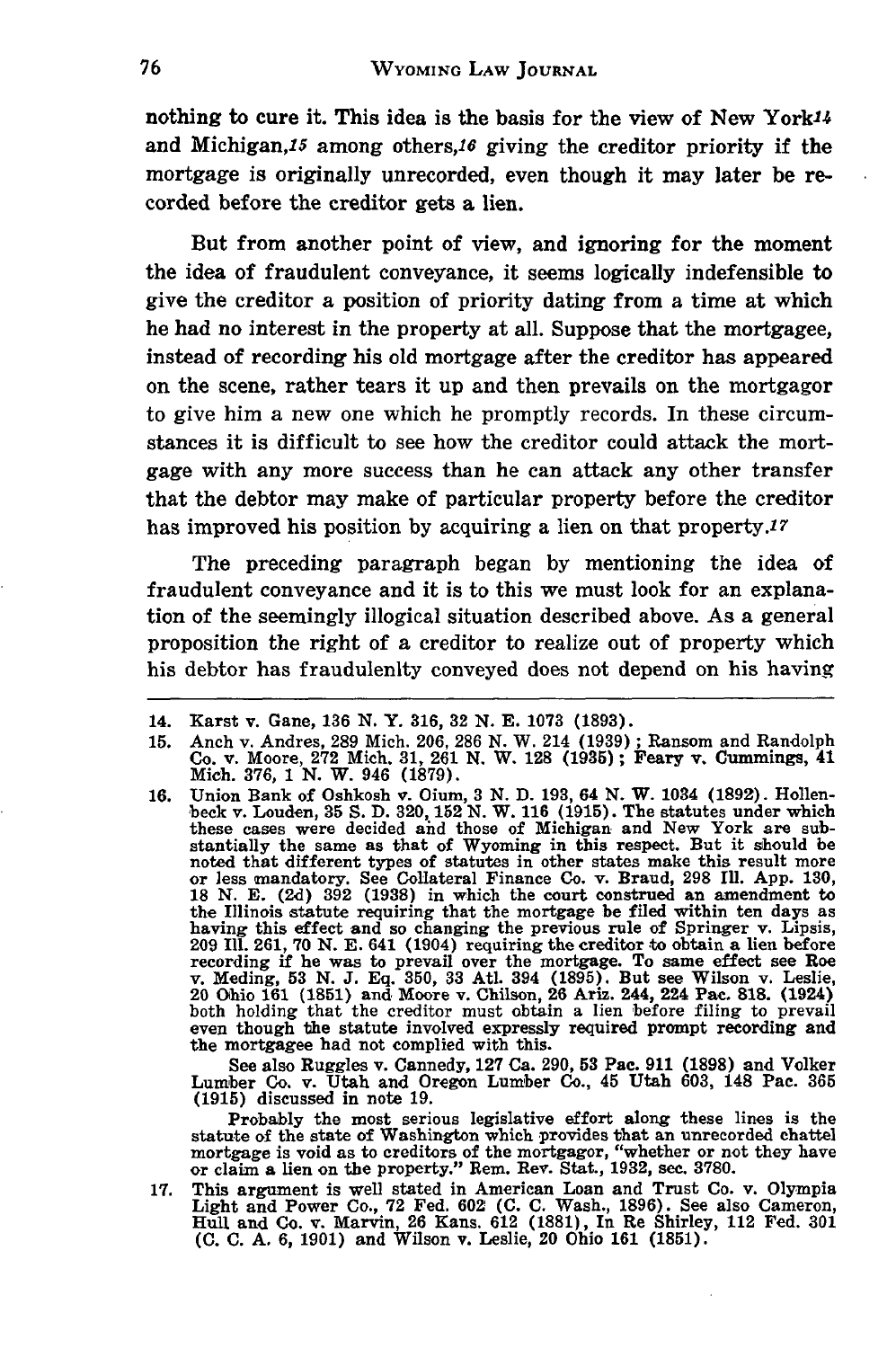any lien on the property prior to the transfer.18 Indeed if he had such a lien he would not have to bother proving his case of fraud. But this again brings us back to the idea of reliance, because if failure to record is going to serve as a workable device for defrauding creditors it must be because the creditor relies on his debtor's apparent ownership of the mortgaged property which he has in his possession as mortgagor. *19*

This idea of reliance has been pretty generally accepted ever since *Twynes* case,20 but there have been a few cases which dissent and these seem to have the better of the argument. Thus in *Ward v. Parker2l* the levying creditor of the mortgagor urged that the mortgagee, who had neglected to file his mortgage for a considerable time, should be stopped from asserting the mortgage even though it was ultimately filed before the levy of execution. But the Iowa court refused to apply such an estoppel because there was no evidence that the creditor had relied on the particular mortgaged property in extending credit. On this issue it would seem the presumption should be against the creditor because, once he has decided to rely on particular property of his debtor, he will ordinarily take the next obvious step and demand a security interest of some type in that property. The creditor's later protestations of reliance should be discounted greatly. As illustrative consider the situation in *First Nat. Bank of Albuquerque v. Haverkamp,22* a New Mexico case. Again the creditors, this time represented **by** the mortgagor's trustee in bankruptcy, were urging that the mortgagee should be estopped under facts almost the same as in *Ward v. Parker.* However, in this case the creditors testified that they would not have extended credit had they known of the mortgage. In spite of this, the court found against them on the issue of reliance because these same creditors also extended credit after the

But in California and Utah the chattel mortgage statutes are included as a part of the law of fraudulent conveyances and the courts have held that the creditor will prevail if the mortgage is unfiled when he extends<br>credit even though it may later be filed before he gets a lien. Ruggles v.<br>Cannedy, 127 Cal. 290, 53 Pac. 911 (1898); Volker Lumber Co. v. Utah, and

- **19.** Palo Savings Bank v. Cameron, 184 Ia. **193, 168 N.** W. **769 (1918).**
- 20. **76** Eng. Rep. **809 (1601).**
- 21. **128** Ia. 124, **103 N.** W. 104 **(1905).**
- 22. **16 N.** M. 497, 121 Pac. **31 (1911).**

**<sup>18.</sup>** Some question may be raised as to the validity of this premise in our situation. It has been suggested that the chattel mortgage statutes are an out-growth of the doctrine of Twynes case **76** Eng. Rep. **809 (1601),** holding that it may be fraudulent as to the creditors of a transferor of chattels for him to remain in possession after the transfer. See I Glenn, Fraudulent Conveyances and Preferences, 1940, see. **350.** But for the creditor to successfully assert this fraud he must act before the transferee eventually takes posses-sion. See Glenn, op. cit. sec. **501.** It can be argued that, since the statute simply provides recording as a substitute for delivery of possession, the creditor could be required to obtain a lien before recording consistently with the idea of fraudulent conveyance. See Moore v. Ohilson, **26** Ariz. 244, 224 Pac. **818** (1924).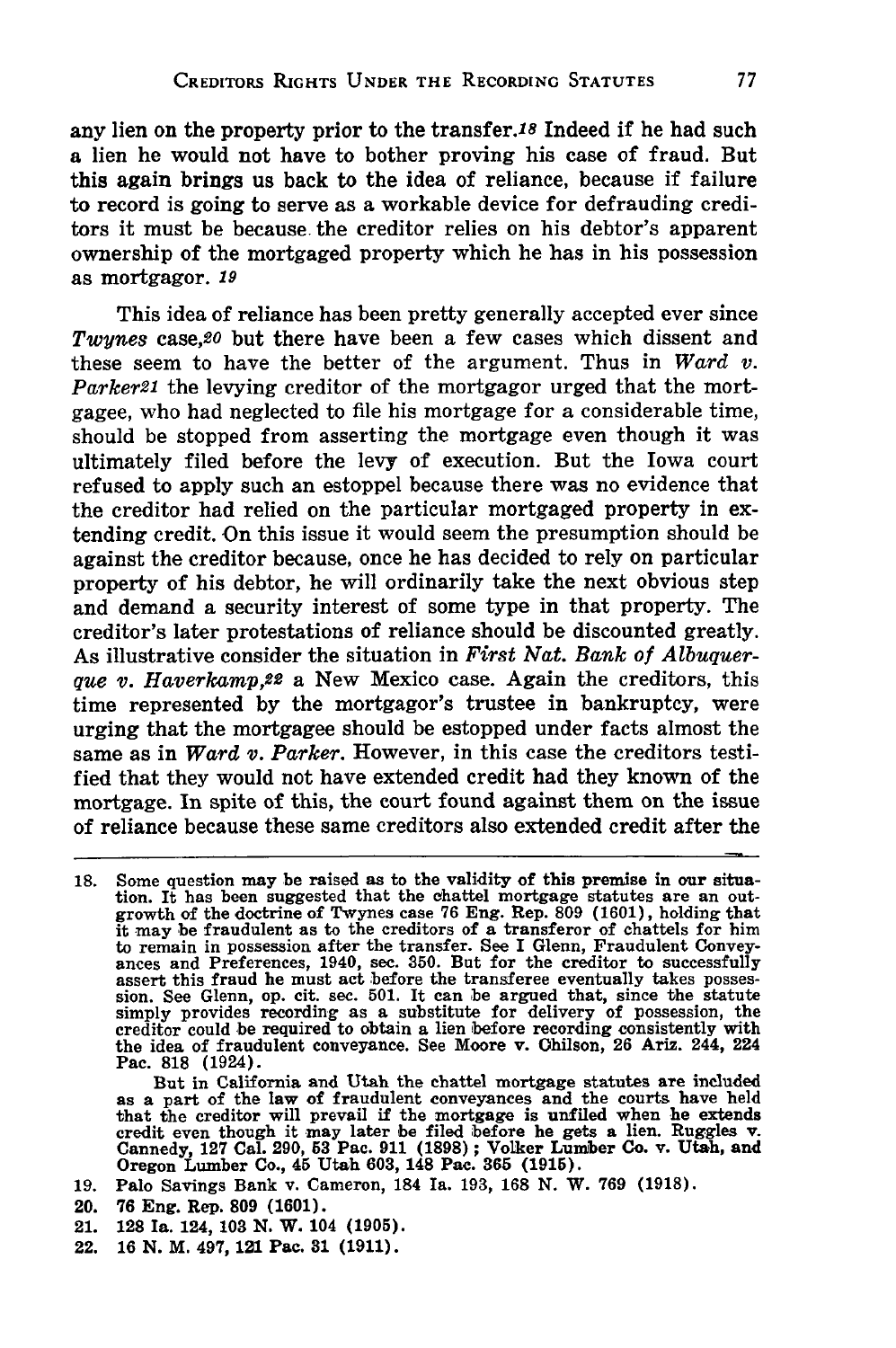**mortgage was** recorded. This suggests a distinction between reliance merely on the mortgagor's possession and reliance on that possession with the failure to record. It is obvious that reliance upon possession will avail the creditor nothing if the mortgage is recorded at the time. For purposes of estoppel at least the reliance required should be on the failure to record and to establish this it is submitted that the creditor must at least prove that he examined the records before extending credit.23 However, even though the creditor is able to prove this, the case of *In re Shirley24* suggests a further difficulty in permitting him to assert an estoppel. In that case, again with a fact situation substantially like that in *Ward v. Parker,* the court refused to find the estoppel because, even though the creditor may in fact have relied on the mortgaged property, he was not justified in doing so, or for that matter in relying on any particular property of the debtor, since, as we have previously observed, a debtor may effectively dispose of any of his property, as against a general creditor, until such creditor changes his status by acquiring a lien through judicial proceedings. This suggests a further thought. The chattels which a debtor possesses, may indicate something as to his gross wealth although the picture is apt to be pretty inadequate if the particular debtor happens to have considerable intangible assets. But the general creditors legitimate concern would seem to be more with the debtor's net position than his total assets since he is neither entitled to, nor restricted to, a particular asset out of which to realize his claim. From this point of view a chattel mortgage is of no more significance than an unsecured debt.25

One further point must be considered with respect to the idea of fraudulent conveyance. In each of the cases discussed in the preceding paragraph the court actually decided three things. First, the creditor, not having obtained a lien before the mortgage was recorded, was not entitled to priority over the mortgage merely through an

<sup>23.</sup> This suggestion, of course, runs counter to the general interpretations of the recording statutes with respect to later bona fide purchasers, but such purchasers prevail over the unrecorded mortgage simply **by** the terms of the statute and not **by** any doctrine of estoppel such as the creditors were urging in these cases.

<sup>24. 112</sup> Fed. **301** (C. **C.** A. **6, 1901)** (Involving the Ohio chattel mortgage statute).

**<sup>25.</sup>** Any evidence concerning the extent to which creditors actually rely on particular property must of necessity be rather inconclusive. But some interesting information along these lines is contained in Professor Hanna's article, "Extension of Public Recordation" 31 Columbia L. R. 615. The fol-<br>lowing is particularly pertinent to the idea expressed above. " . . . in a<br>questionnaire answered by 44 large banks, less than one third indicated in extending financial credit they regarded either visible merchandise or other assets. The replies were practically unanimous that credit was extended on the basis of financial statements, supplemented **by** business references or personal acquaintance. In response to the specific question, approximately three-forths stated that the major basis of credit was the financial statement." **(p. 636)**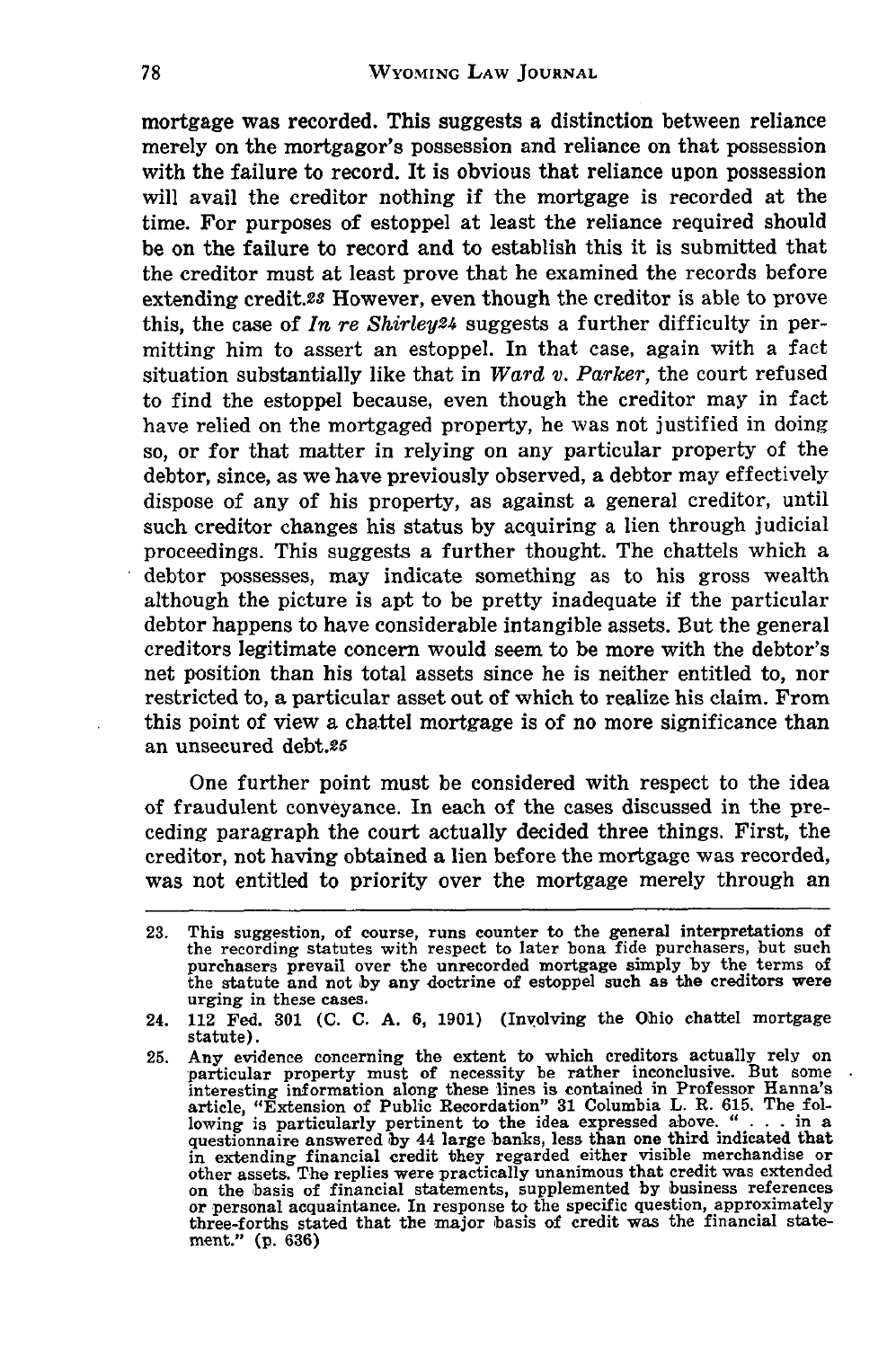application of the recording statute. On this the decisions are in direct conflict with those of New York, Michigan, and jurisdictions of like persuasion. Second, the failure of the mortgagee to record promptly does not furnish a ground for estoppel for the reason considered above. And third, the failure to record did not, under the particular circumstances, make the mortgage a fraudulent conveyance. It seems significant that the courts considered estoppel and fraudulent conveyance as two separate issues, and further that reliance **by** the creditor was apparently not considered necessary to invalidate the mortgage on the ground of fraudulent conveyance. This does not square with the statement previously made that the effectiveness of the unrecorded mortgage as an instrument of fraud depends on such reliance. And reliance has always been an important element of the doctrine of apparent ownership as a part of the law of fraudulent conveyances.26 The explanation lies in the rule that when the failure to record is part of a fraudulent design the issue of reliance will be presumed in favor of the creditor, and probably the only evidence that will be competent to rebut this presumption is that which shows knowledge of the mortgage on the part of the creditor at the time he extends credit.27 This presumption seems fair enough in view of the relative moral positions of the parties, if the mortgagee is in fact guilty of participation in a fraudulent scheme. But certainly the mere failure to record should not be even rebuttable evidence of such fraud. The three cases discussed previously on the estoppel question agree with this. Both Ward *v. Parker* and *In re Shirley,* in refusing to find fraud, emphasized the absence of any agreement between the mortgagor and mortgagee to withhold the mortgage from record. Some such agreement seems almost indespensable to the charge of fraud inasmuch as the election to record or not is ordinarily in the mortgagee whereas the mortgagor will be the only beneficiary if the fraud is successful.28 Of course such an agreement may be implied from the facts, and this seems to be the proper basis for those cases holding unrecorded conveyances of real estate to be fraudulent when the grantor and grantee are husband and wife and the conveyance is voluntary in the sense of not being made for a full consideration.29

The preceding discussion is intended to demonstrate the unsoundness of an interpretation of the chattel mortgage recording statute which will make a mortgage originally unfiled invalid as against a creditor of the mortgagor even though the mortgage is eventually filed before the creditor gains a specific interest in the property **by** execution. Such a rule cannot be justified on the principal of estoppel since a necessary element to estoppel, reliance, is absent in at least

**<sup>26. 1</sup>** Glenn, Fraudulent Conveyances and Preferences, 1940, sec. 348.

**<sup>27. 1</sup>** Glenn, Fraudulent Conveyances and Preferences, 1940, sec. 343.

**<sup>28.</sup>** See also Palo Savings Bank v. Cameron, 184 **la. 183. 168 N.** W. **769 (1918). 29.** See cases cited in note **9** supra.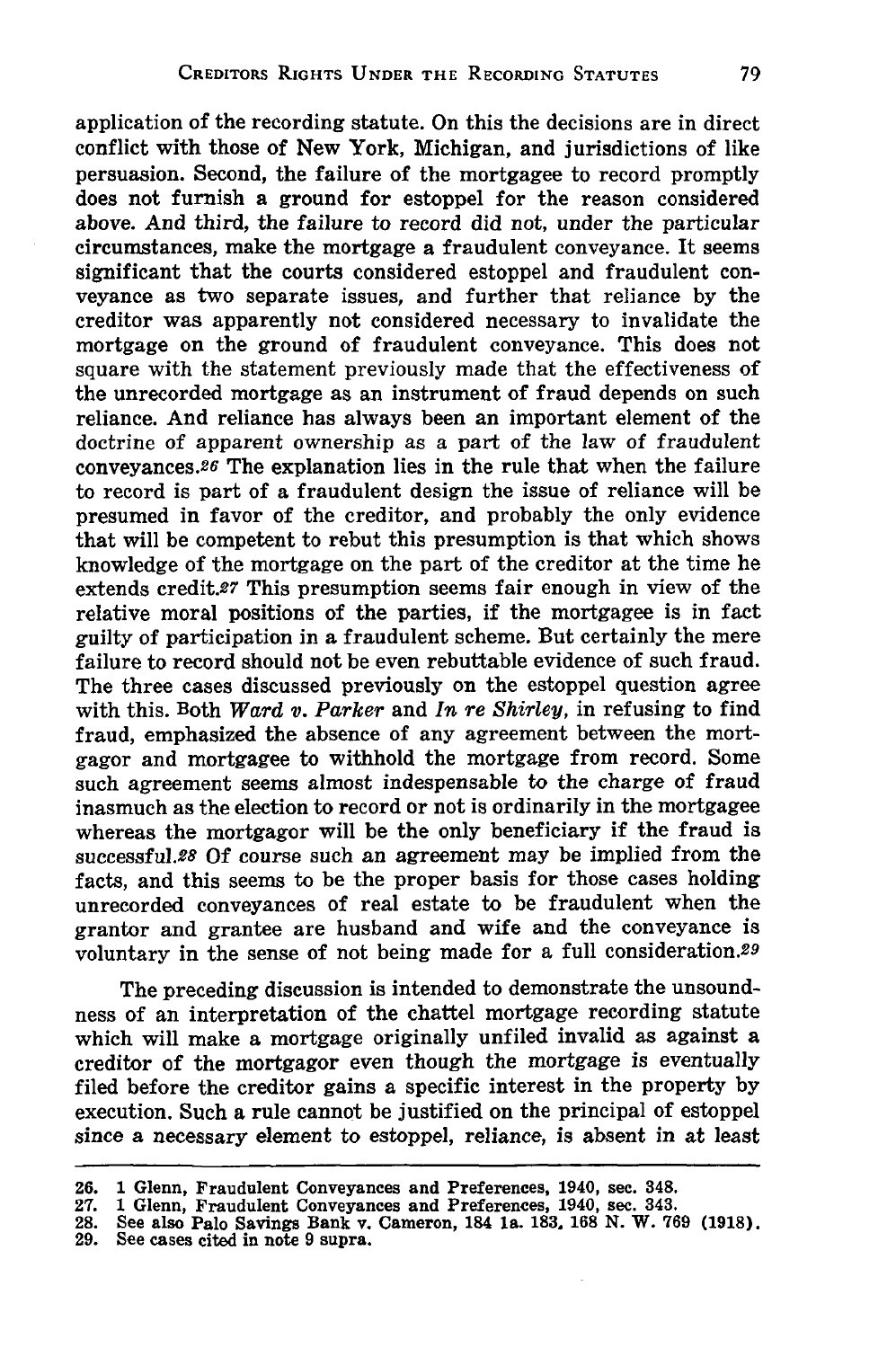a large percentage of cases. Nor can this rule be supported **by** considering the recording statute as a sort of addition to the law of fraudulent conveyances since the unrecorded mortgage is not particularly useful as a tool for fraud-at least for defrauding creditors-and furthermore the mere failure to record is susceptible of many other explanations besides a fraudulent intent. It must be admitted that the foregoing arguments apply with almost equal force against including any creditors, even those who obtain a lien before recording, within the protection of the recording statute. However, the legislative policy on this is too well established to permit serious argument. But the interpretation requiring a lien before recording at least has the advantage of being restrictive. And more important, it is much easier of application, not being subject to the difficulties that the courts have experienced in trying to give a logical and consistent application to the interpretation in favor of general creditors.

In the first place there is the problem of the prior creditor, that is, a creditor who became such before the execution of the mortgage. Now it may be true that the hopes and expectations of such a creditor are frustrated **by** the mortgaged property being removed from his reach, but it cannot be said that he was misled since at the time he extended credit the apparent situation was the true one, his debtor in fact owned the property.<sup>30</sup> New York holds in favor of the prior creditor on the ground that he **may** forego pressing his claim in reliance on his debtors apparent continued ownership of the mortgaged property.<sup>31</sup> This seems to be an unjustified extension of the original error on the question of reliance. Michigan gives the prior creditor no protection at all and, while this is logical enough, there is nothing in the statute to indicate the legislature's intent to confine its operation to subsequent creditors.82 The South Dakota court has done an interesting piece of fence straddling on this problem. While it will follow the New York and Michigan rule with respect to subsequent creditors, it will hold for the prior creditor only if he obtains a lien before the mortgage is recorded.88 These three states are enough to illustrate that courts which are of the same persuasion on our fundamental difference of opinion have literally taken every possible position with respect to the prior creditor.

A further logical difficulty arises from the New York rule giving a prior creditor the same protection against an unrecorded chattel mortgage that it accords a subsequent creditor. Obviously the execu-

<sup>30.</sup> Palo Savings Bank v. Cameron, 184 Ia. 183, 168 N. W. 709 (1918).<br>31. Kart v. Gane, 136 N. Y. 316, 32 N. E. 1073 (1893). See also Noyes v. Bank<br>of Italy, 206 Cal. 266, 274 Pac. 68 (1929).<br>32. Ransom and Randolph Co. v.

See also Union Bank of Oshkosh v. Oium, 3 **N. D. 193,** 54 **N.** W. 1034 **(1892). 33.** Hollenbeck v. Louden, **35 S. D. 320, 152 N.** W. **116 (1915).** To same effect

though under a different type of statute, see Volker Lumber Co. v. Utah **&** Oregon Lumber Co., 45 Utah **603,** 148 Pac. **365 (1915).**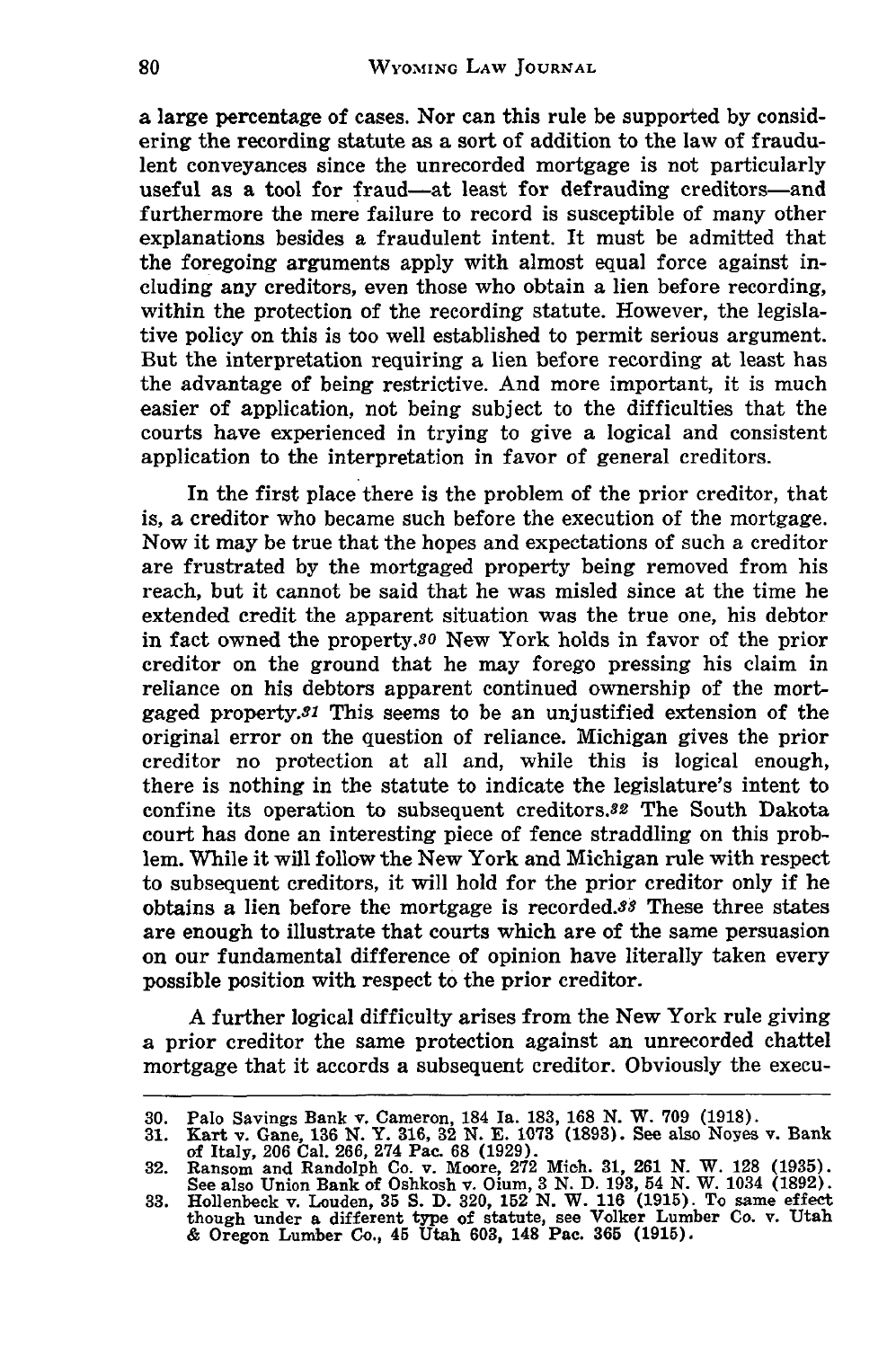tion and recording of a mortgage cannot be simultaneous, and therefore, with reference to the prior creditor, the mortgage must always be unrecorded for some period of time. This difficulty is met in New York **by** the proposition that the mortgage is made void only **by** an unreasonable delay in recording.84 No doubt this can be applied to sustain a mortgage as against one who extends credit after its execution and before recording in a case where the recording is reasonably prompt. But consistency in this idea breaks down at a further point, for the New York court has conceded that if a creditor actually acquires a lien during the interm between execution and recording he will prevail over the mortgage regardless of the mortgagees promptness in recording.35 And a further inconsistency may be observed. The statutes of some states contain express requirements for recording within a certain period after execution, and in Illinois at least such a provision has been applied to make a mortgage not seasonably recorded void even as to creditors becoming such after a late recording.86 The same result would seem to follow logically from the judge-made requirement of prompt recording in New York, but a federal court sitting in New York has refused to go this far, escaping the logical difficulty by saying that a person who extends credit after filing is not a "creditor" within the meaning of the statute.87

Another difference of opinion arise among these jurisdictions when the mortgage later takes possession instead of recording. New York apparently will hold for the mortgagee if he takes possession before the creditor obtains a lien, even though recording at the same time might be too late to perfect the mortgagee's interest.<sup>88</sup> Michigan on the other hand, holds that a late taking of possession is just as ineffective as a late recording in perfecting the mortgage against

**35.** Karst v. Gane, **136 N.** Y. **316,** 32 **N. E. 1073 (1893).**

**36.** Collateral Finance Co. v. Braud, **298 Ill. App. 130, 18 N. E. (2d) 392 (1938).** See also Roe v. Meding, **53 N. J. Eq. 350, 33 Atl.** 394 **(1895),** in which the court said the New Jersey statute requiring "immediate" recording would have this effect except for a further provision that the mortgage shall be "valid as against creditors from the time of recording."

In this situation it seems clear that Wyoming will hold for the mort-gagee. See Carroll v. Anderson, **30** Wyo. **217, 218** Pac. **1038 (1923),** which however, involves a late taking of possession rather than recording.

- **37.** In re Meyers, 19 F. **(2d) 600 (D. C. N.** D. N. Y. 1927), aff'd, 24 E **(2d)** 349 **(C. C. A.** 2, **1928).**
- **38.** Bowdish v. Page, **153 N.** Y. 104, 47 **N. E.** 44 **(1897).** See Glenn, Fraudulent Conveyances and Preferences, 1940, sec. 502.

<sup>34.</sup> It cannot be demonstrated, of course, that this requirement of prompt recording was formulated solely because of the problem of the existing creditor.<br>But it was first clearly stated in Karst v. Gane, 136 N. Y. 316, 32 **1073,** the leading case on the rights of existing creditors, and it apparently does not prevail under the Michigan statute which protects only subsequent creditors. See General Motors Acceptance Corporation v. Coller, **106** F. **(2d) 584 (C. C. A. 6, 1939).**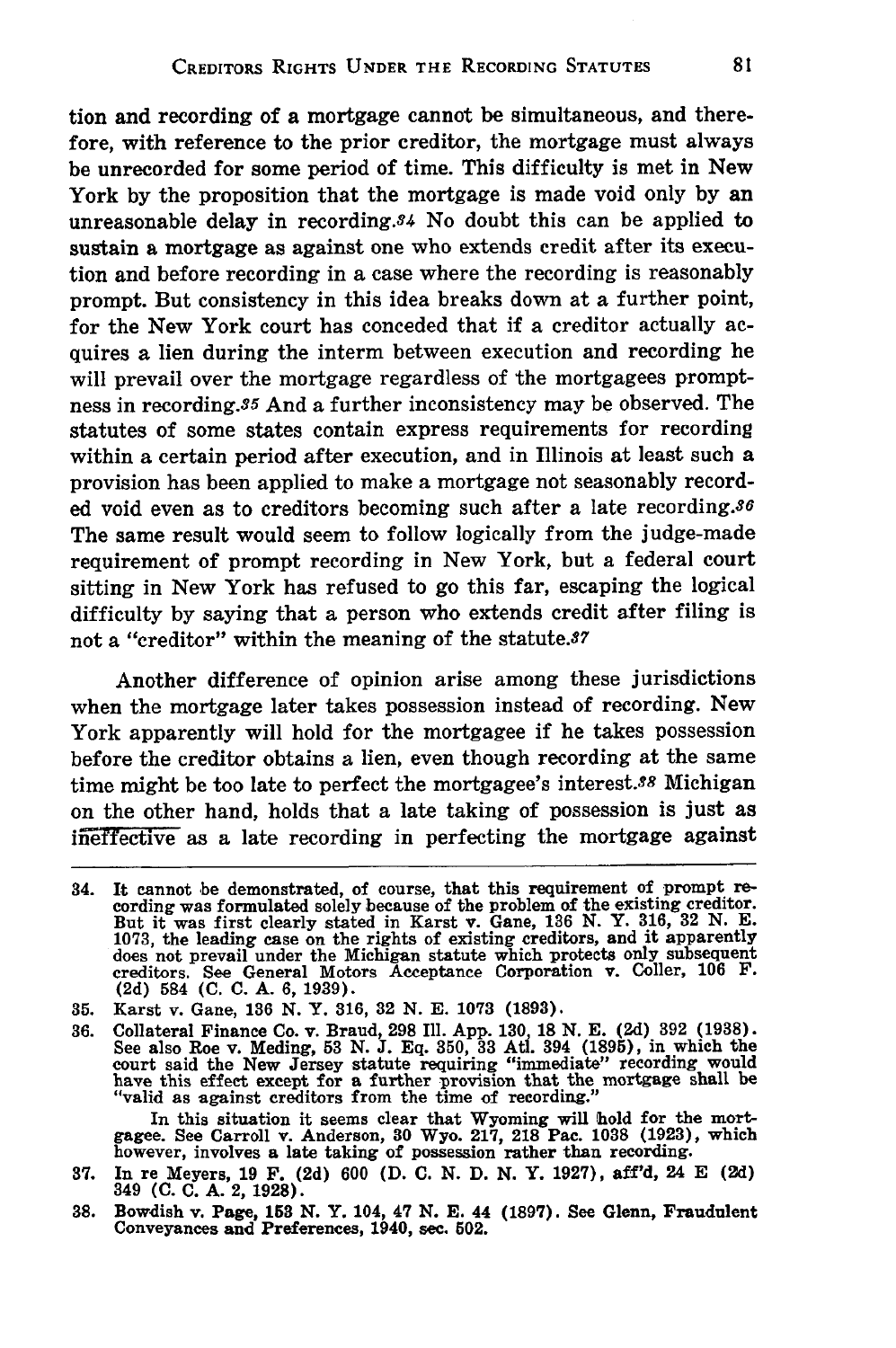intervening creditors.39 Logic again seems to favor the Michigan view unless some distinction can be made in this respect between taking possessio nand recording. It has been suggested that the two'are not equivalents because the taking of possession requires a fresh consent of the mortgagor, and so in effect constitutes a new transaction which should be judged without reference to the original mortgage, whereas the late recording is simply the unilateral act of the mortgagee and the old transaction continues tainted with the original fraud.40 This does not seem very persuasive, and indeed it might be argued that the later cooperation of the mortgagor is itself some evidence of a fraudulent design at the outset. At best this appears to be another purposeless distinction in a field that already abounds with them.

These diverse holdings among jurisdictions seeking to protect general creditors against unrecorded chattel mortgages seem to be the result of attempting to build logically on an illogical premise. The writer submits that the only satisfactory method of handling the recording statutes is simply to treat them as establishing an order of priority among conflicting claimants of the same property, and for this purpose it is of course necessary that the creditor have an interest in the particular property by execution or attachment. Even giving the word creditor this restricted meaning its inclusion in the statute has considerable significance. A reference back to the discussion of the Wyoming statute on recording conveyances of realty will recall to mind that in the absence of an express provision for creditors, even a creditor who has reduced his claim to a lien **by** judicial proceedings will take subject to any unrecorded conveyances or mortgages that his debtor may have previously executed.

It would seem that the above discussion should be equally applicable to other forms of chattel security, such as conditional sales, and with respect to policy the writer believes that it is. But unfortunately the statutes of a given state on chattel mortgages and conditional sales may vary considerably in this respect. Furthermore, the conditional sales statutes vary so greatly from state to state that there is little possibility of generalizing on them, although it can probably be said with some safety that there is much less tendency to hold conditional sales void if they are originally unrecorded but

**<sup>39.</sup>** Ransom and Randolph Co. v. Moore, **272** Mich. **31, 261 N.** W. **128 (1935).** See also Rolando v. Everett, **165** P. **(2d) 33** (3rd Dist. Ct. of **App.** of Calif., 1946) and Collateral Finance **Co.** v. Braud, **298 Ill. App. 130, 18 N. E. (2d) 392 (1938).**

<sup>40.</sup> Cameron, Hull and Co. v. Marvin, 26 Kans. 612 (1881); Bowdish v. Page, 153 N. Y. 104, 47 N. E. 44 (1897). See also American Loan and Trust Co. v. Olympia Light and Power Co., 72 Fed. 620 (C. C. Wash. 1896), in which th credit was deemed sufficient to constitute a new transaction and to save the mortgage as against the creditor.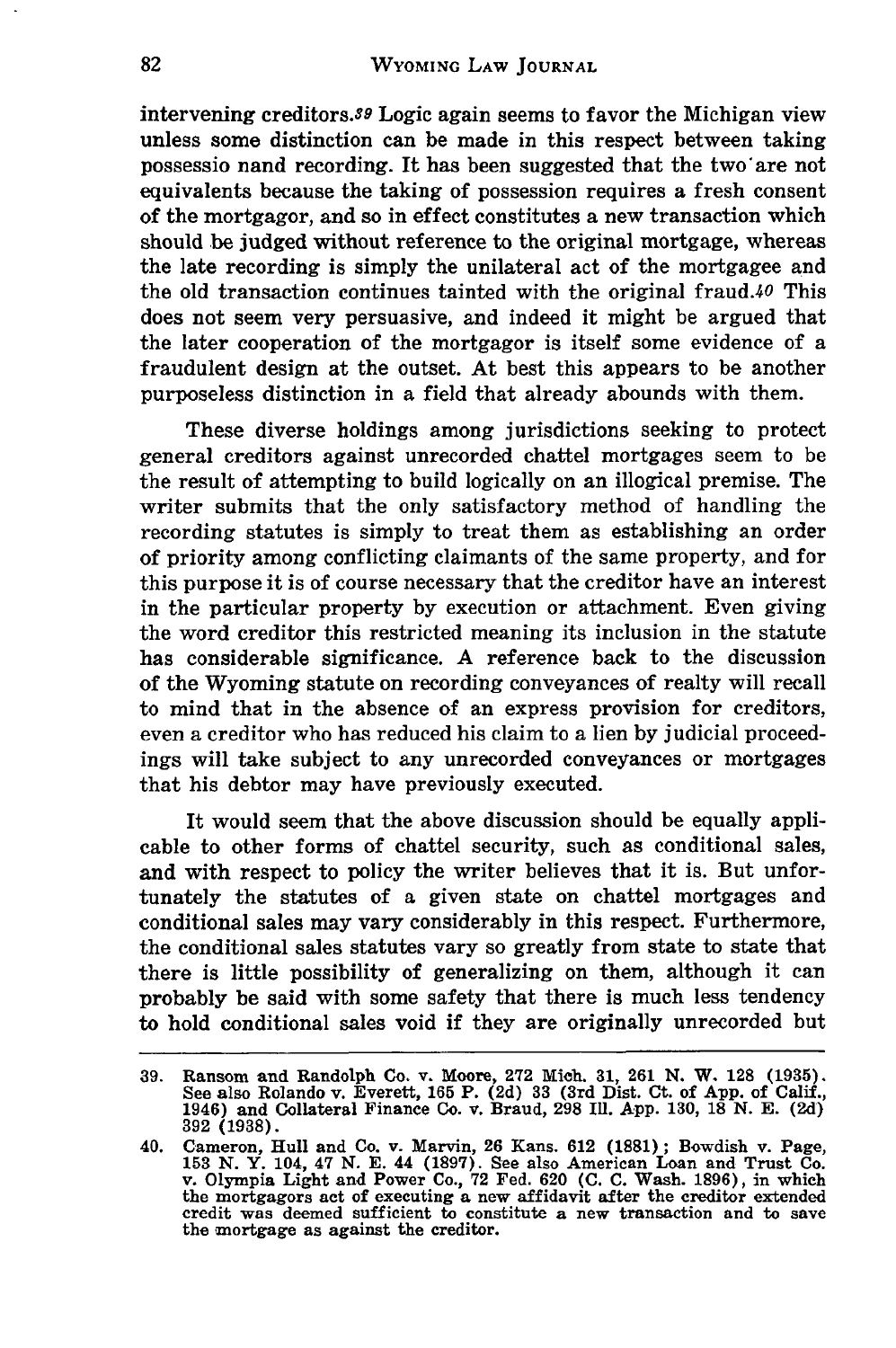eventually recorded before the creditor reduces his claim to a lien.41 This difference from the chattel mortgage situation may be explained on the basis that the conditional sale, unlike the chattel mortgage, has not generally been considered as fraudulent to creditors.42 Apparently it is not the debtor's possession alone that misleads his creditors but his continued possesion of chattels which he originally owned unencumbered.48 **Why** then, include creditors at all in the conditional sales statutes? **If** the answer is to obtain uniformity with the chattel mortgage statutes that obviously has not been accomplished.

The Wyoming statute on conditional sales is almost unique. In substance it provides that the seller's reservation of title **by** an unrecorded conditional sales contract is invalid against a judgment creditor of the buyer.44 On first consideration the provision for judgment creditors seems odd. If the statute was intended as a rule of fraudulent conveyance there is no point in restricting its benefits to **judg**ment creditors. On the other hand if it is intended only to establish a rule of priority the term judgment creditor seems erronious because ordinarily a judgment does not constitute a lien on the judgment debtor's chattels.45 Perhaps the answer is to be found in another Wyoming statutory provision which gives a judgment creditor a lien on his debtors interest as a buyer under a conditional sales contract. $46$ 

- 42. Cole v. Berry, 42 **N. J.** L. **308 (1880).** See 2 Glenn, Fraudulent Conveyances and Preferences, 1940, see. 512.
- 43. If this is the proper basis for the distinction between chattel mortgages and conditional sales in this respect then it would seem that the same distinction should be made between purchase money chattel mortgages and those where the mortgagor owned the chattel prior to the mortgage.
- 44. Wyo. Comp. Stat. 1945 sec. 41.801. The court in Crumrine v. Reynolds, **13** Wyo. **111, 78** Pac. 402 (1904) states that this statute was borrowed from Nebraska and the present Nebraska statute is much the same. Rev. Stat. of Nebraska, 1943, sec. **36-207.** The statute of Alabama is similar in this respect, Code of Alabama, 1940, title 47 sec. 131. Under thsee statutes it is clear<br>that the seller under the contract will prevail if he records before the<br>intervening creditor reduces his claim to judgment. Wilson v. Lewis, 63<br>Ne Corp. v. Eaton, 24 **Ala.** App. **533, 137** So. **780 (1931).**
- 45. Wyo. Comp. Stat., 1945, see. 3-4202. See Crumrine v. Reynolds, **13** Wyo. **111, 78** Pac. 402 (1904); Richardson v. Seybold, **76 Ind. 58 (1888).**
- 46. Wyo. Comp. Stat., 1945, sec. 3-4719. This section is found in the article on "Proceedings in Aid of Execution" which serves to emphasize that this type of interest cannot be reached **by** ordinary execution. But the principal is the same in that the judgment creditor is ordinarily required to actually institute such proceedings in order to obtain a lien on the property towards which they are directed. See Glenn, Fraudulent Conveyances and Preferences, 1940, sec. **28.**

<sup>41.</sup> Jones, Chattel Mortgages and Conditional Sales, Bowers Edition, vol. 3 **sec. 1111** and 1112. This situation is well illustrated **by** New York. There as prevously seen the unrecorded chattel mortgage is void as to general creditors voltable mortgager. But the statute on conditional sales provides that the res-<br>ervation of the title is void only as to those creditors of the buyer who get a<br>lien by attachment or levy before filing. See Baker v. Hull, 2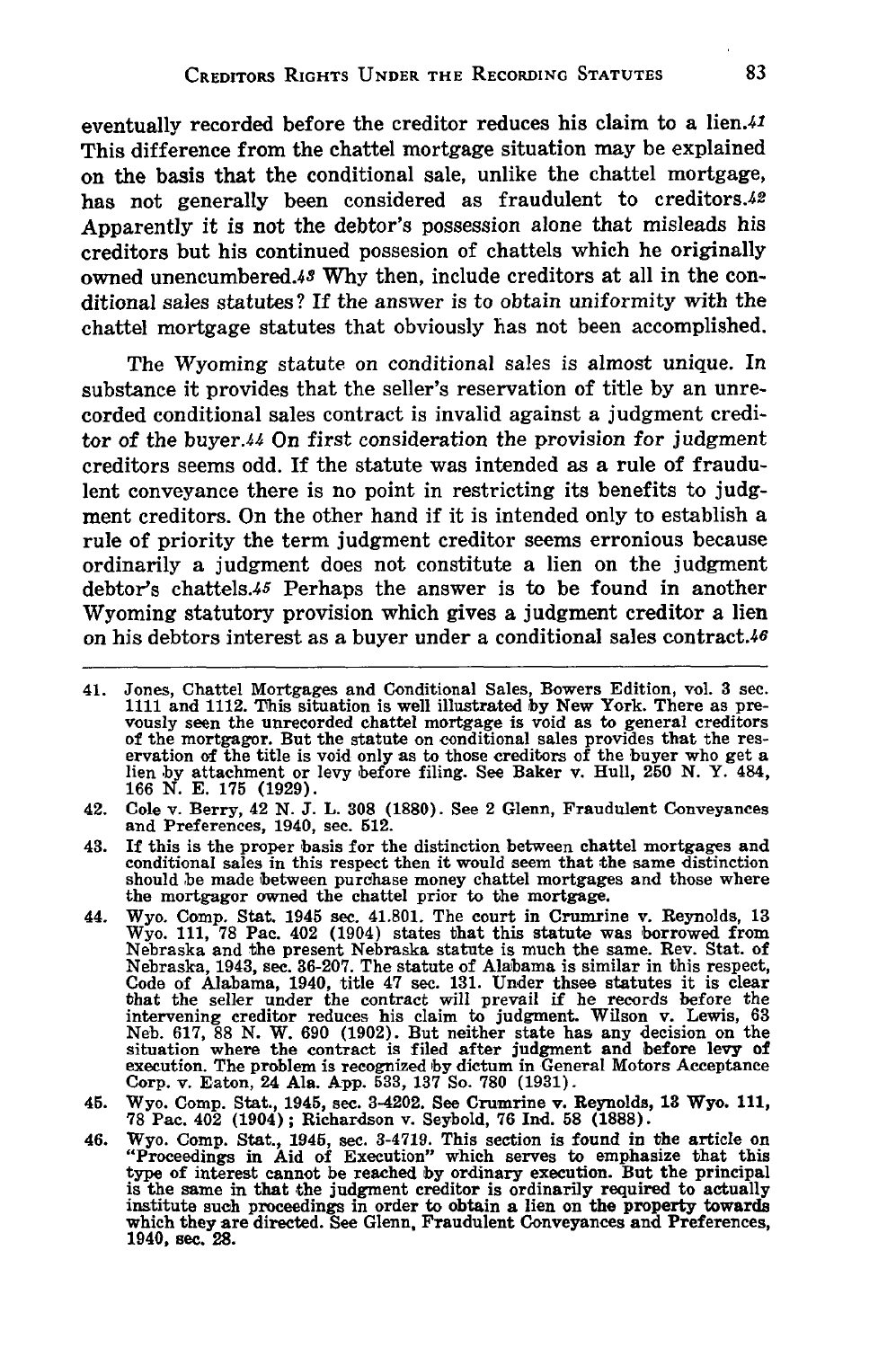It would be interesting to learn the legislature's purpose in making a judgment lien on this type of interest when something in the nature of execution is necessary to give the judgment creditor a lien on any other personal property of the judgment debtor. Certainly no reason for this distinction comes readily to mind.

Mention should be made of another type of chattel security device, the trust reciept. The Wyoming legislature recently adopted the Uniform Trust Receipt Act which, so far as relevant to our subject, provides that the security interest created **by** such an instrument is invalid as against lien creditors who become such without notice and before filing.47 As an unambiguous statement of the proposition contended for above, this provision is to be commended. But the statute goes on to date the creditor's status as a lien creditor from the time his writ of execution or attachment is issued. This, of course, is at variance with the Wyoming statute on executions which gives the creditor a lien only from the time of levy, and it is at variance, too with the rule in many states that dates the lien from the time the writ is delivered to the sheriff. In the interest of consistency it would seem that this question of when the creditor acquires a lien status could better be left to the general law of each state on execution. The Uniform Conditional Sales Statute is subject to the same criticism although it goes to the other extreme in dating the creditors lien from the time of levy.48 In New York a decision of the highest court was necessary to reconcile this provision with the general statute of that state giving the.creditor a lien from the delivery of the writ to the sheriff. The court held, and it was undoubtedly correct, that for purposes of the conditional sales statute the creditor should be deemed to have a sufficient lien only upon levy of execution.49 But, even apart from the inconsistency, this result is not entirely satisfactory since it rests on the concept of a lien for which the law does not expressly provide at any point.

But this last criticism concerns a detail only and should not obscure the point that both these Uniform Acts treat the question of the creditor's protection simply as one of priority in perfecting conflicting claims to the same property, leaving no room for a construction in favor of general creditors on any theory. This idea seems to be well imbedded now in the people who prepare uniform statutes. The latest effort along these lines is the proposed Uniform Commercial Code.50 The principal characteristic of that part of the code deal-

<sup>47.</sup> Wyo. Comp. Stat., 1945 sec. **39-1308** (Supp. 1947).

<sup>48.</sup> Uniform Laws Annotated, **1922,** vol. 2 sec. **5.**

<sup>49.</sup> Baker v. Hull, **250 N.** Y. 484, 166 **N. E. 175 (1929).**

**<sup>50.</sup>** This is presently being prepared under the joint auspices of the American Law Institute and National Conference of Commissioners on Uniform State Laws. A tentative draft of the complete code 'has been published **by** the sponsoring bodies as the May 1949 Draft.